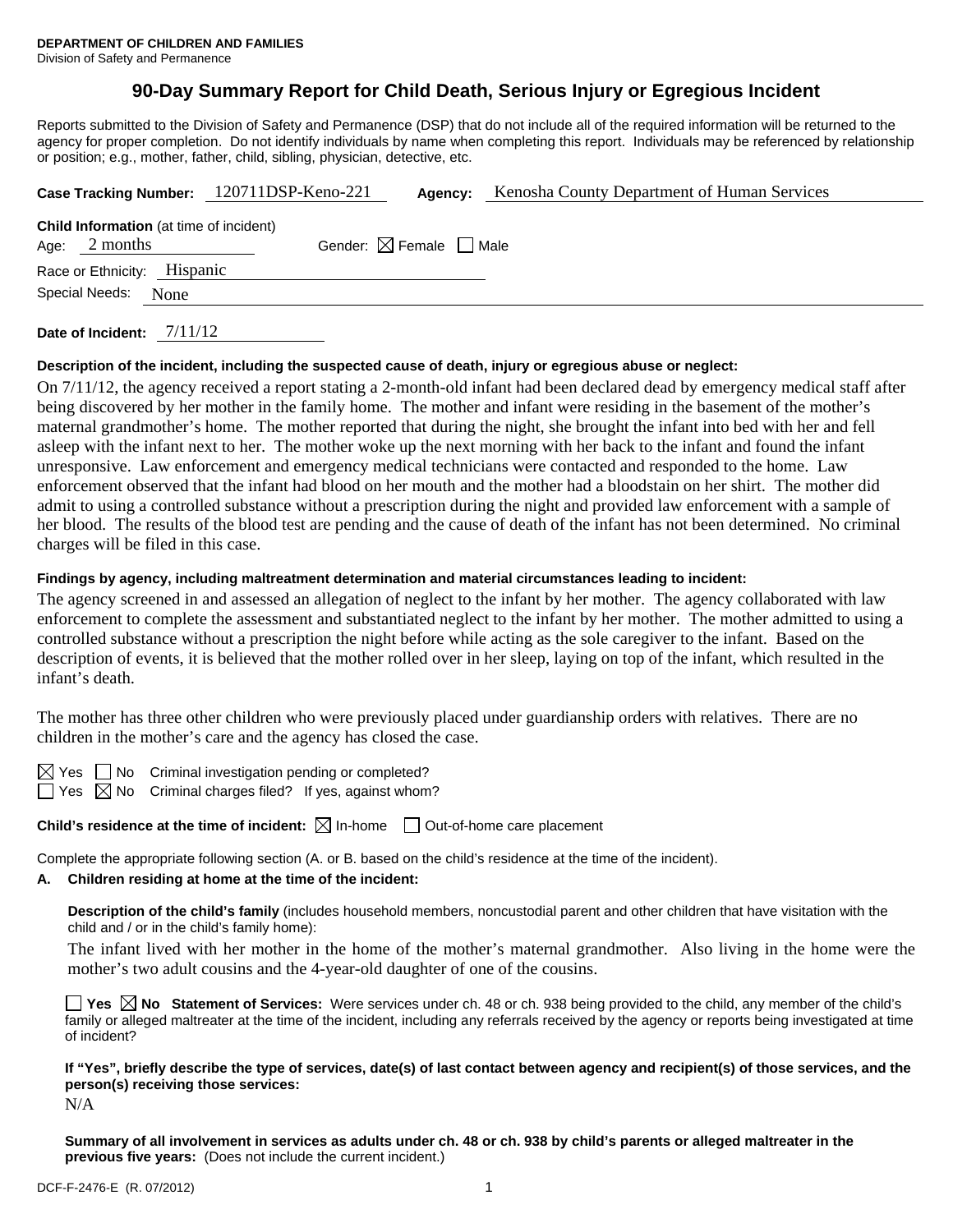### None

**Summary of actions taken by the agency under ch. 48, including any investigation of a report or referrals to services involving the child, any member of the child's family living in this household and the child's parents and alleged maltreater.** (Does not include the current incident.)

(Note: Screened out reports listed in this section may include only the date of the report, screening decision, and if a referral to services occurred at Access. Reports that do not constitute a reasonable suspicion of maltreatment or a reason to believe that the child is threatened with harm are not required to be screened in for an initial assessment, and no further action is required by the agency.)

On 7/29/08, the agency screened out a Services Report regarding an incident of domestic violence between the mother and her then boyfriend in the presence of her children. A referral was made to community services.

On 9/30/08, the agency screened in a Services Report regarding one of the mother's children being observed outside the family home after a relative caregiver fell asleep. The agency offered community services to the family.

On 2/2/09, the agency screened in a report regarding the condition of the mother's home and a lack of food. Neglect was unsubstantiated and the agency closed the case.

On 3/4/09, the agency screened in a report regarding burns to her son's foot and fingers. Neglect was unsubstantiated and the agency closed the case.

On 8/7/09, the agency screened in a report alleging neglect by the mother as she was leaving her children with relative caregivers for lengthy amounts of time. Neglect was unsubstantiated and the agency closed the case.

On 9/10/09, the agency screened in a report alleging drug use in the presence of the children. Neglect was unsubstantiated. The agency referred the family to a community service and closed the case.

On 1/5/10, the agency screened in a report regarding the mother leaving the children home alone. Neglect was unsubstantiated and the agency closed the case.

On 2/22/10, the agency screened in a report alleging physical abuse by the mother. Physical abuse was unsubstantiated and the agency closed the case.

In October of 2011, the mother filed a guardianship request with the court to establish a permanent guardianship of her three children with relatives. Guardianship was granted.

On 10/12/11, the agency screened in a report regarding the condition of the legal guardian's home. Neglect was unsubstantiated and the agency closed the case.

### **Summary of any investigation involving the child, any member of the child's family and alleged maltreater conducted under ch. 48 or ch. 938 and any services provided to the child and child's family since the date of the incident:**

The agency screened in and assessed the allegation of neglect to the infant. The agency collaborated with law enforcement to complete the assessment. Neglect of the infant by the mother was substantiated based on the mother's admission that she used a controlled substance while caring for the infant prior to her death. The official cause of death has not been determined. The mother has no children under her care and the agency closed the case.

## **B. Children residing in out-of-home (OHC) placement at time of incident:**

**Description of the OHC placement and basis for decision to place child there:** 

### **Description of all other persons residing in the OHC placement home:**

**Licensing history:** Including type of license, duration of license, summary of any violations by licensee or an employee of licensee that constitutes a substantial failure to protect and promote the welfare of the child.